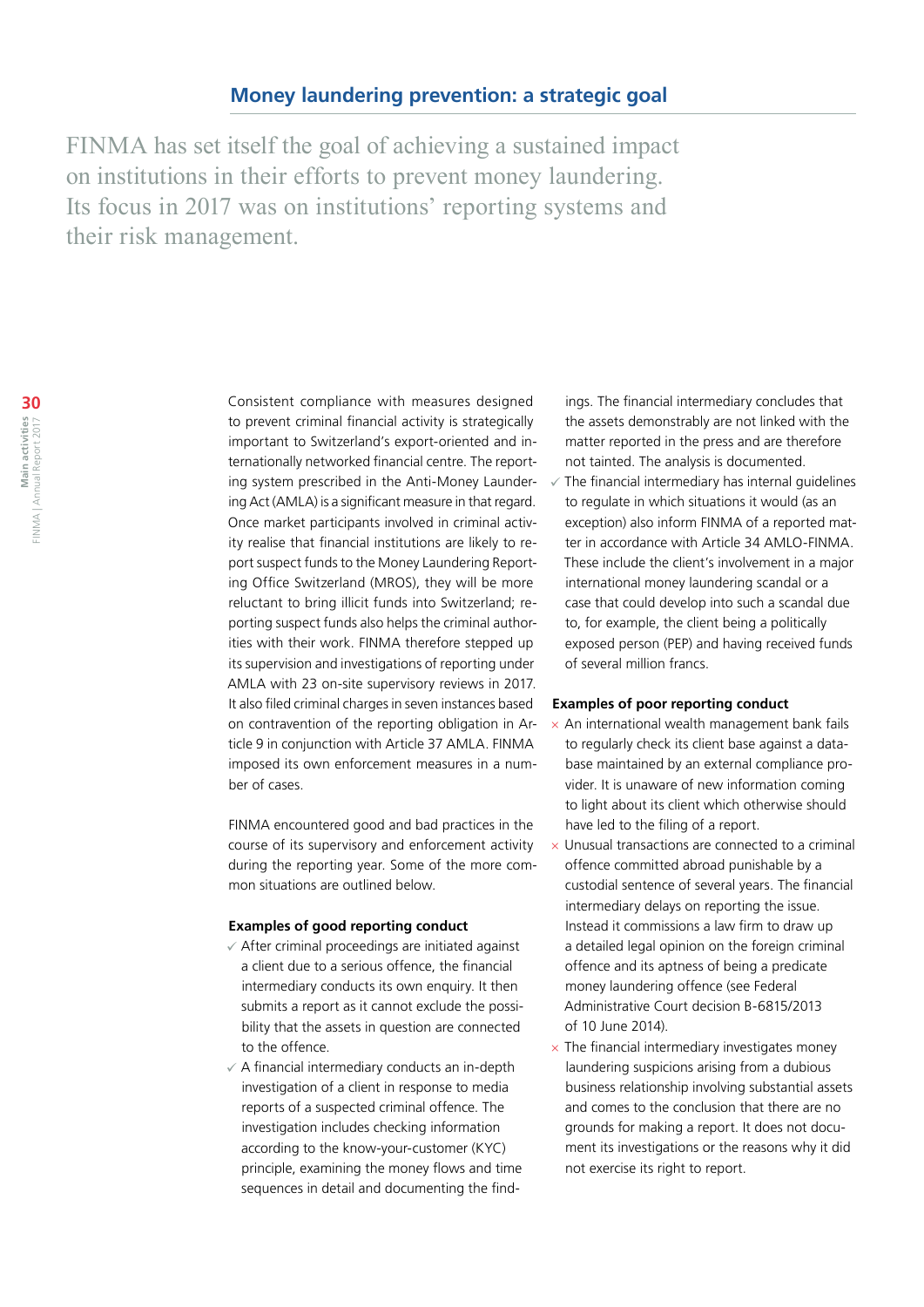# Case law and practice for reporting requirements

The Anti-Money Laundering Act (AMLA) specifies the procedures a financial intermediary should follow if it suspects assets might be illegal.

The provisions governing special duties of due diligence as outlined in Article 6 of AMLA require financial intermediaries to clarify the economic background and purpose of a transaction or business relationship if it appears unusual. The investigations carried out must be documented to enable third parties to reach a well-founded judgement on the transaction or business relationship and establish whether it complies with AMLA.

Reasonable suspicion exists when the results of these clarifications fail to refute the suspicion that the assets are linked with a crime. The financial intermediary must report such business relationships to MROS (duty to report under Article 9 AMLA; see decisions of the Swiss Federal Criminal Court SK.2017.54 of 19 December 2017 and SK.2014.14 of 18 March 2015, consid. 4.5.1.1). If it is unclear whether a report must be filed, the financial intermediary may still do so (reporting right in accordance with Article 305<sup>ter</sup> para. 2 SCC).

### **Procedure for handling suspected illegal assets**

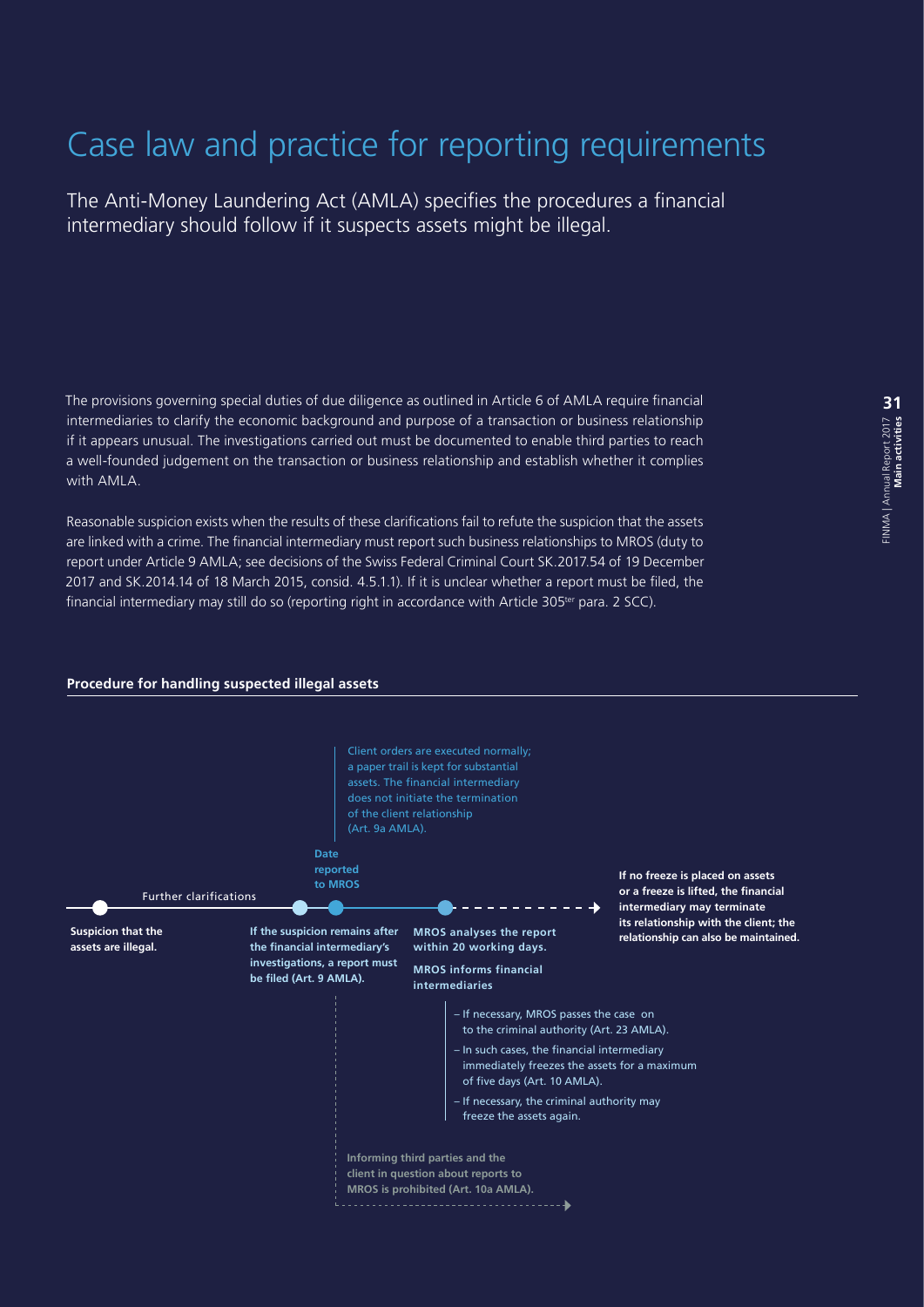$\times$  A politically exposed person (PEP) deposits an eight-digit sum with an offshore domiciliary company as remuneration for "consulting services" in the commodities business. When making enquiries, the financial intermediary receives a written consulting contract that does not document the timeframe involved or the nature of the consulting services. It is not clear how the "consultant" is qualified to provide the alleged consulting services. The financial intermediary ends the client relationship without making any further investigations and without reporting it.

#### **Connection to risk management**

Shortcomings in the AMLA reporting system are not only a focal point at FINMA; the last country report by the Financial Action Task Force on Money Laundering (FATF) criticised Switzerland in that respect. Instead of resulting from public information such as articles appearing in the media, reporting should take place beforehand as a consequence of the financial intermediary's transaction monitoring process. Regulatory auditors should also examine compliance with reporting requirements more thoroughly when suspect transactions are involved.12 This is where the connection between risk management and financial intermediaries becomes apparent, since only if a financial intermediary uses carefully selected criteria to assess high-risk business relationships and transactions can it then identify legitimately suspicious activity and report it to MROS.

## **Supervisory experiences of high-risk business relationships**

Financial intermediaries are required to establish criteria to identify high-risk business relationships as part of their anti-money laundering regulatory obligations. The FINMA Anti-Money Laundering Ordinance-(AMLO-FINMA) and its annex contain nonexhaustive lists of potential risk criteria with reference to money laundering. The key criterion is that the risk factors selected by the financial intermediary are based on a detailed risk analysis of its client base.

FINMA observed the following activities when carrying out its supervisory role and evaluating the annual AMLA audits:

- $\checkmark$  The financial intermediary's risk assessment incorporates risks specific to the service or product offered.
- $\checkmark$  The definition of high-risk countries in its guidelines extends to the place where the client generates its assets.
- $\checkmark$  When a financial intermediary selects a highrisk country as a target market, it employs staff with specific knowledge of that country.
- It also draws up a list of clients with whom it will not establish a business relationship.
- The financial intermediary has great difficulty managing the large amount of high-risk business relationships (for example over 30% for wealth management banks) with current compliance resources.
- $\times$  The low proportion of high-risk business relationships (for example below 10% for wealth management banks) does not mean the bank has a low level of risk tolerance, rather that it is carrying out inadequate risk assessments.
- $\times$  Risk criteria do not exist for tax fraud as a predicate offence.
- $\times$  The financial intermediary's quidelines do not define any high-risk professions or fields of business.

## **Supervisory experiences of high-risk transactions**

In addition to business relationships, high-risk transactions must also be identified. Transaction monitoring, for example, must be able to identify trans-

12 FATF country report on Switzerland of 7 December 2016, [www.fatf-gafi.org/media/](http://www.fatf-gafi.org/media/fatf/content/images/mer-switzerland-2016.pdf) [fatf/content/images/](http://www.fatf-gafi.org/media/fatf/content/images/mer-switzerland-2016.pdf) [mer-switzerland-2016.pdf.](http://www.fatf-gafi.org/media/fatf/content/images/mer-switzerland-2016.pdf)